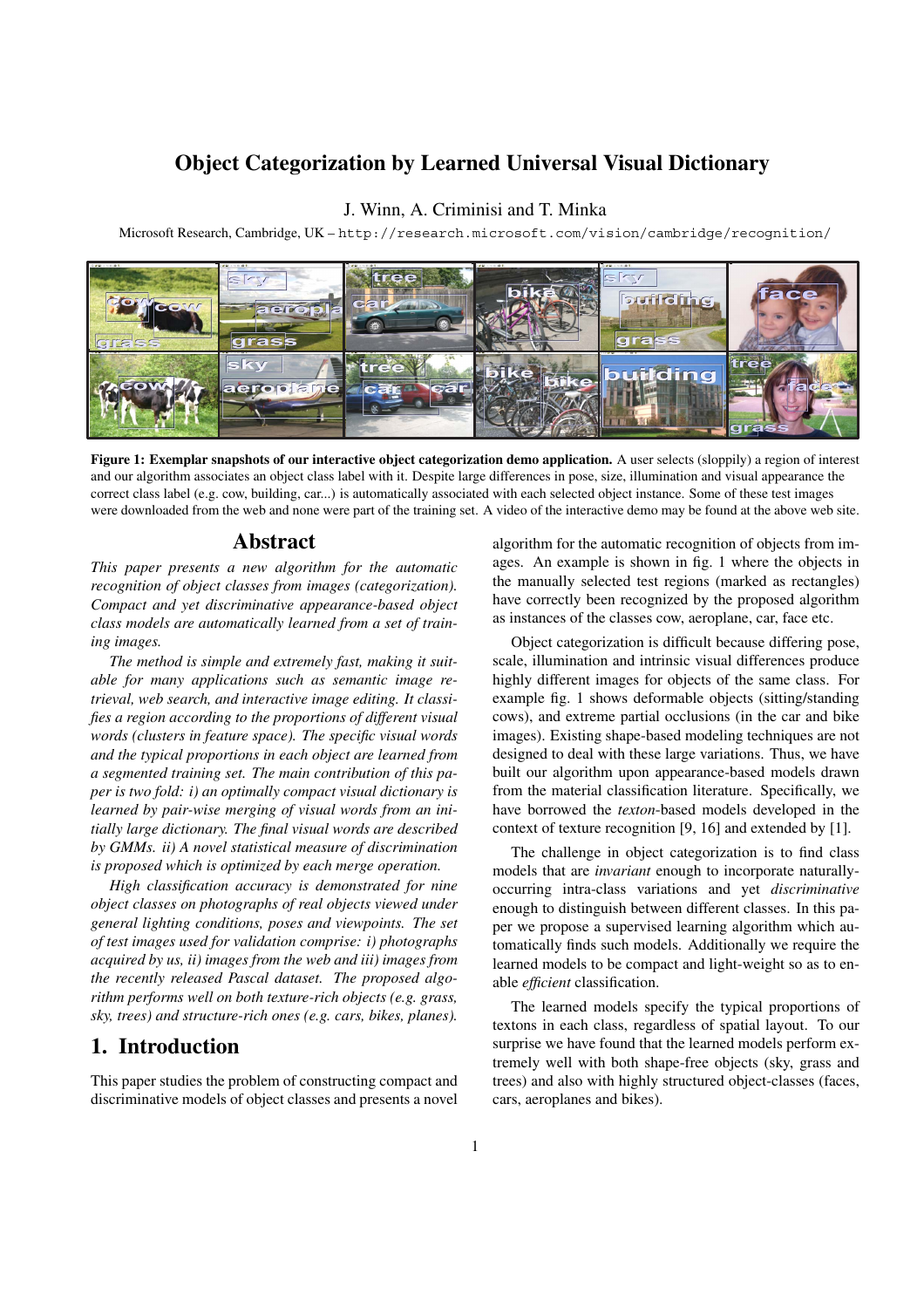# **2. Previous work**

Object class recognition is a well-studied vision problem, with approaches ranging from voting independent patches to full models of spatial layout and deformation. For example, constellation models [3, 4, 5], fragment-based models [14] and pictorial structures [8] try to locate distinctive object parts and determine constraints on their spatial arrangement. While these approaches are potentially very powerful, the spatial models which are typically used cannot handle significant deformations such as large out-ofplane rotations. They also do not consider objects with variable numbers of parts such as buildings and trees. Our approach can be viewed as a simplified parts model in which the parts can be arbitrarily rearranged but tend to occur in particular proportions, such as leaves on trees or windows on buildings. This approach runs the risk of not being able to discriminate shapes, but surprisingly it seems sufficient to recognize a wide range of object classes without explicit shape modeling.

A similar image labeling task was considered in [2] and [10]. These systems used machine learning techniques to classify regions found by automatic segmentation. However such segmentations often do not correlate with semantic objects, for example an object in shadow may be divided into a shadowed versus non-shadowed part. Our solution to this problem is to: i) take the region as input from the user or ii) test a variety of regions and pick the one that is most likely from the point of view of the classifier as opposed to a separate segmentation algorithm.

The approach proposed here can be considered an extension of the method of [1]. In that work, images were described by histograms over a dictionary (of selected size) of visual words<sup>1</sup>. The visual words were chosen by K-means clustering, and features computed only on a sparse set of interest points. We build upon [1] by automatically learning the optimal visual words and dictionary size. Unlike [1], our approach is dense; i.e. we process every pixel, avoiding early removal of potentially useful regions, such as textureless blue/grey regions which can be distinctive of sky.

### **3. Training set and visual features**

**The training image set.** Our class models are learned from a set of 240 manually segmented and annotated photographs (fig. 2). Those photographs depict different objects in completely general positions, lighting conditions and viewpoints. The objects belong to the *nine* classes: building, grass, tree, cow, sky, aeroplane, face, car and bicycle.

The training images were manually segmented (quickly and sloppily) into object-defined regions by means of a



**Figure 2: The labeled training set.** (Columns **a-c**) A selection of images in the 240-image training set (image size is  $320 \times 213$ ). Notice the large within-class variability. (Column **d**) Ground-truth annotation for column c. Labeling has been achieved for all training images by a simple, interactive "paint" interface. Same colours correspond to same object class.

"paint"-like interface (fig. 2d), with the assigned colours acting as indices into the list of object classes.

The face images were downloaded from the Caltech dataset<sup>2</sup> while the other photographs were taken by us. The entire annotated database is available on our web site.

**Textons and texton histograms.** Each training image is convolved with a filter-bank to generate a set of filter responses [9, 16]. These filter responses are aggregated over *all* the images in the entire training set (independently from class labels) and clustered using a K-means approach. Mahalanobis distance between features is used during clustering. Then, the set of estimated cluster centres (textons/visual words) and their associated covariances define a universal visual dictionary (UVD). In this initial step large values of  $K$  are employed (in the order of thousands), but the next sections will show how to reduce the size of the UVD without loss of class discrimination. Given a UVD, any image can be filtered and each pixel associated with the closest texton in the dictionary, thus generating a map of indices into the UVD. At this point normalized histograms of textons can readily be computed on a region or image basis.

<sup>&</sup>lt;sup>1</sup>In the literature the terms "textons", "keypoints" or "visual words" have been used with approximately the same meaning, i.e. clusters of filter responses/feature vectors in a high-dimensional space.

<sup>2</sup>http://www.vision.caltech.edu/html-files/archive.html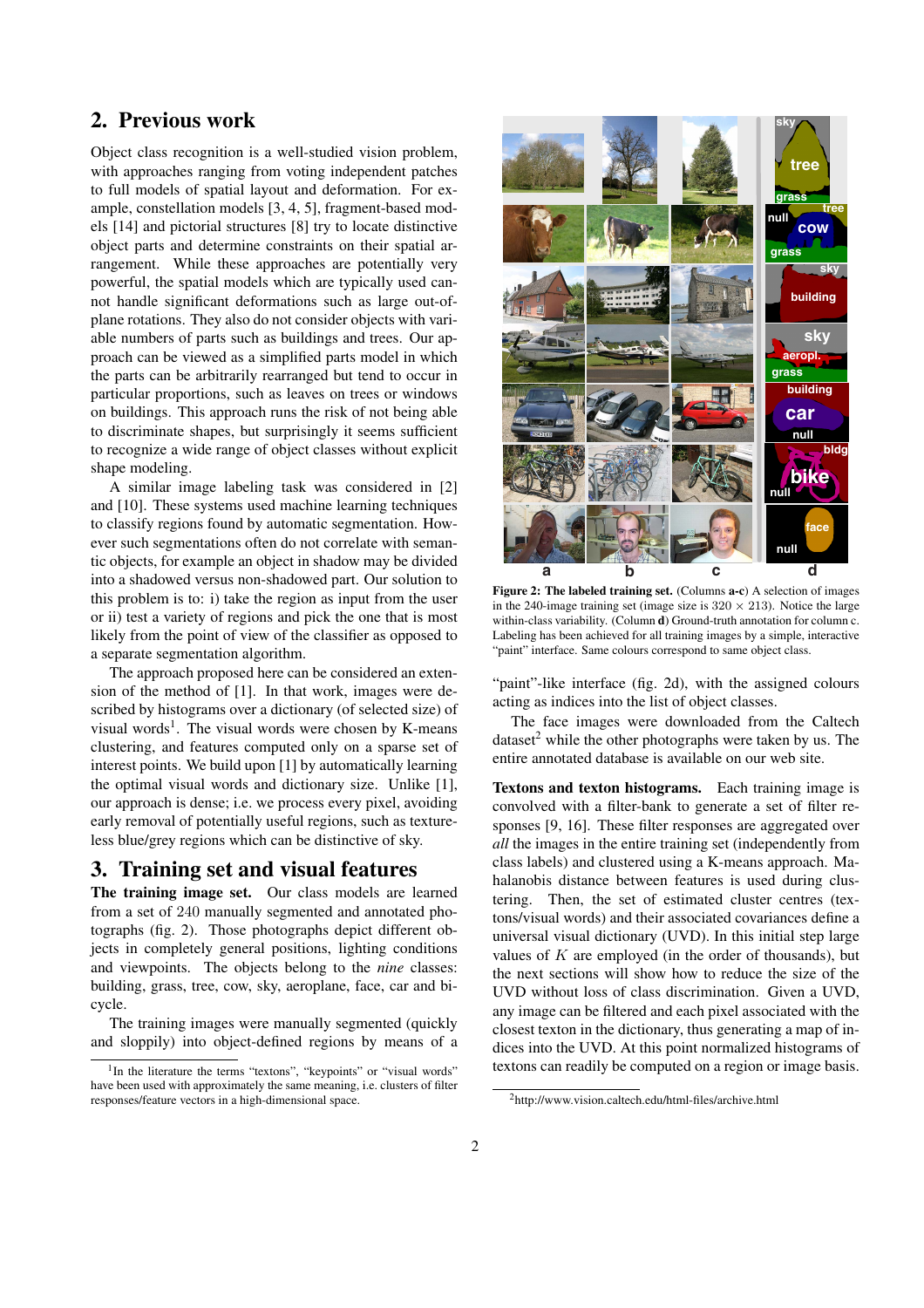**Filter-banks.** In this paper we have tested a number of different filter-banks made of combinations of Gaussians, first and second order derivatives of Gaussians and Gabor kernels. Many filter-banks produced comparable results with the best one made of 3 Gaussians, 4 Laplacian of Gaussians (LoG) and 4 first order derivatives of Gaussians. The three Gaussian kernels (with  $\sigma = 1, 2, 4$ ) are applied to each CIE L,a,b channel [7], thus producing 9 filter responses. The four LoGs (with  $\sigma = 1, 2, 4, 8$ ) were applied to the L channel only, thus producing 4 filter responses. The four derivatives of Gaussians were divided into the two x− and y−aligned sets, each with two different values of  $\sigma$  ( $\sigma = 2, 4$ ). Derivatives of Gaussians were also applied to the L channel only, thus producing 4 final filter responses. Therefore, each pixel in each image has associated a 17−dimensional feature vector. Note that first order derivatives of Gaussian kernels are not rotational invariant. However, rather than deciding a-priori whether to remove rotational dependency or not, we let our supervised learning algorithm decide for us. In addition to this filter-bank, we also investigated the performance of raw  $5 \times 5$  colour patches ( $5 \times 5 \times 3 = 75$  – dimensional feature vectors). In our experiments using colour and intensity alone (only the 9 Gaussian filter responses) performed poorly.

## **4. Modeling object classes**

This section describes the main contribution of this paper: a statistical algorithm for learning a compact and yet discriminative representation of object classes.

#### **4.1. Objects as texture conglomerates**

In texture classification [9, 16] classes are modeled by histograms of textons (visual words). The assumption being that similar distributions of textons (from a unique dictionary) apply to similar textures. In this paper we represent objects as conglomerates of different texture regions and thus we apply the same histogram-of-texton modeling technique. Note that we never need to explicitly recognize each component texture (each "part"), as much as the overall distribution of the "words" from the dictionary.

Interestingly, the size and nature of the dictionary affects the class models and thus the discrimination power. In [16] it was noticed that there is an optimal dictionary size  $K$  for which classification accuracy is maximum. Both larger or smaller visual dictionaries do not perform as well.

Unlike previous techniques which manually fix the dictionary size and then estimate the textons by unsupervised clustering, here we infer both the best visual words and dictionary size from the training data in a supervised fashion. In fact, we propose a new statistical generative technique that, by merging textons from a large initial dictionary, estimates a new, considerably smaller target dictionary without loss of class discriminability. The two driving forces of our supervised clustering technique are high class discriminability and compactness of dictionary. Not only do we estimate the appropriately small size of the UVD, but we also make sure that we maintain high classification accuracy by only merging visual words which do not need to be kept separate.

The next section will describe inference of the optimal UVD and object class models.

### **4.2. Learning an optimal visual dictionary and modeling compact object classes**

Each image in the training database is convolved with each of the  $P$  filters in the selected filter-bank. Then, each pixel position is associated with a P−dimensional feature vector **p**. Note that here all available image data is processed, rather than only some specified interest locations.

The whole set of feature vectors are then clustered using K-means with a large value  $K$  (in the order of thousands). The set of resulting P−dimensional clusters (textons) and the associated covariances constitutes the *initial* dictionary  $\mathcal F$ . The goal here is to "manipulate"  $\mathcal F$  and come up with a new discriminative dictionary T with size  $T \ll K$ .

We have given a set of  $N$  annotated training regions, with ground-truth class labels  $c \in \{1 \cdots C\}$ . Each training region has a texton distribution **h** (histogram over the initial dictionary  $\mathcal F$ ) associated with it; and also a corresponding histogram of "target" textons **H**. All histograms are normalized to sum to one. The aim is to find the best mapping  $H = \phi(h)$ . The strategy used here is to define  $\phi$  as a pairwise merging operation acting on textons. The intuition is that by merging textons which do not help distinguish between classes, one can produce a much more compact and yet discriminative visual dictionary  $T$ .

#### **4.2.1 The generative model for texton histograms**

We wish our model to prefer that histograms over the final dictionary are similar for regions of the same class (reducing intra-class variation). Hence, we model the set of histograms for each class using a Gaussian distribution with mean  $\bar{H}_c$  and diagonal covariance whose diagonal entries form the vector  $\beta_c$ . Thus, a key assumption is that whenever an object of class c appears in an image, the corresponding region histogram **H** is close to the mean class histogram  $\bar{H}_c$ , in terms of a Mahalanobis distance given by  $\beta_c$ .

We define this relationship probabilistically for a class with parameters  $\boldsymbol{\theta} = (\mathbf{H}, \boldsymbol{\beta})$  by

$$
P(\mathbf{H}|\boldsymbol{\theta}) = \prod_{i=1}^{T} \mathcal{N}\left(H_i^{\frac{1}{2}} | \bar{H}_i^{\frac{1}{2}}, \beta_i^{-1}\right) \tag{1}
$$

where  $H_i$  denotes the  $i^{th}$  bin of a histogram. Note that the value in each bin is raised to a power of a half. This is the *variance stabilizing transformation* [6] of a multinomial (or equivalently a Poisson distribution) which has the effect of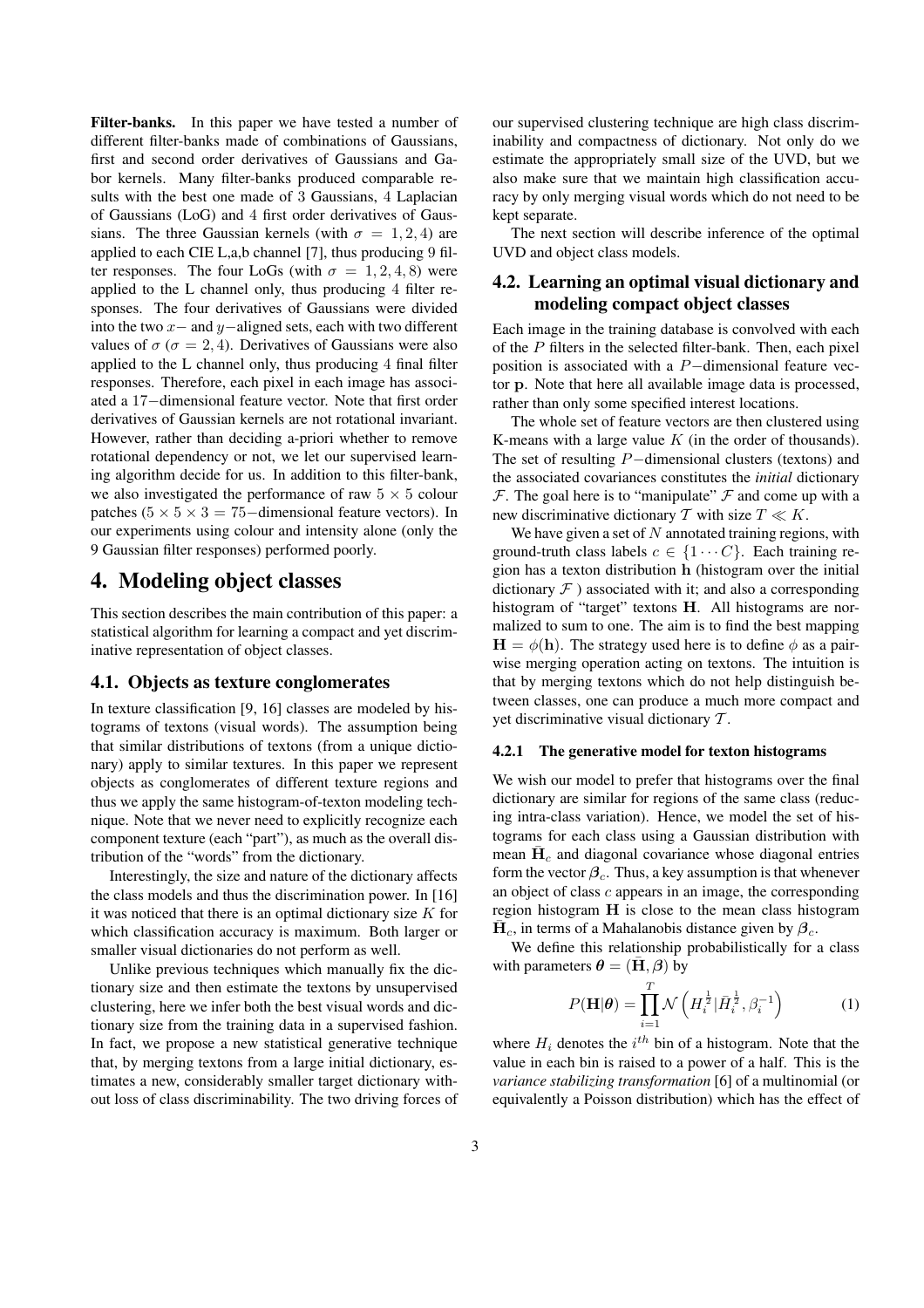making the variance constant, rather than linearly dependent on the mean  $\overline{H}$ . Hence, it makes the assumption of a Gaussian model with constant variance more accurate for this multinomial data.

Applying Bayesian methodology, we define a common prior over the parameters for each class *θ*

$$
P(\boldsymbol{\theta}) = \prod_{i=1}^{T} \mathcal{N}\left(\bar{H}_i^{\frac{1}{2}} | \mu, (\lambda \beta_i)^{-1}\right) \mathcal{G}(\beta_i | a, b) \qquad (2)
$$

where the hyper-parameters are fixed to  $\mu = 0, \lambda =$  $0.1, a = 0.01, b = 0.01$ ; with G denoting the gamma distribution.

Each training image region is assumed to contain a single instance of an object class and so  $\hat{\mathbf{c}} = [\hat{c}_1 \cdots \hat{c}_N]$  is the vector of training labels associated with all of the N training regions. A particular mapping  $\phi$  defines new texton histograms  $\mathbf{H}_1, \cdots, \mathbf{H}_N$ . From (1) and (2), the distribution over these histograms conditioned on the ground truth labels is

$$
P(\{\mathbf{H}_n\}|\hat{\mathbf{c}}) = \prod_{c=1}^C \int \prod_{n \in R_c} P(\mathbf{H}_n|\boldsymbol{\theta}_c) P(\boldsymbol{\theta}_c) d\boldsymbol{\theta}_c \qquad (3)
$$

where  $R_c$  is the set of regions with object label c and we have marginalised out the class parameters  $\theta_c$ .

#### **4.2.2 Compactness v discrimination trade-off**

If we attempted to find the mapping that maximises the probability of the histograms (3), we would end up merging all the bins together into a single bin, since all histograms for any class would then be identical. Of course, we would be completely unable to discriminate between classes.

Instead, we wish to set up a trade-off between making the histograms more similar within each class and making them more discriminative between classes. Consider finding the conditional probability of the class labels; using Bayes' rule

$$
P(\hat{\mathbf{c}}|\{\mathbf{H}_n \equiv \phi(\mathbf{h}_n)\}) = \frac{P(\{\mathbf{H}_n\}|\hat{\mathbf{c}})P(\hat{\mathbf{c}})}{\sum_{\mathbf{c}'} P(\{\mathbf{H}_n\}|\mathbf{c}')P(\mathbf{c}')} \tag{4}
$$

where the sum in the denominator is over all of the  $C^N$  possible object labelings and  $P(c)$  is the prior over labelings, which we set to be uniform.

We now aim to find the mapping  $\phi$  which maximizes this conditional probability (4). The term in the denominator acts to penalise mappings which reduce discriminability (i.e. which make the observed data likely under class labelings other than the true one). The numerator still favours mappings which lead to small intra-class variances, ensuring that the texton histograms are similar for regions of the same object class. This double pressure enables learning of the correct level of intra-class compactness in relation to inter-class discrimination power and represents the main contribution of this paper. As we are compressing the histogram whilst preserving meaningful information about the class labels, our approach can be considered as an application of the information bottleneck method [13] to the problem of object categorization.

We consider a mapping  $\phi$  which merges bins rather than dropping them. However, if some bins are uninformative about the class label then they will be merged together and large variances will be learned for the merged bin.

#### **4.2.3** Learning the mapping  $\phi$

The goal of our learning algorithm is to find the mapping  $\phi$ which maximises the conditional probability of the ground truth labels, given the texton histograms of all training regions. To achieve this, we first, need to compute (3), which can be re-written as  $C_{T}$ 

$$
P(\{\mathbf{H}_n\}|\mathbf{c}) = \prod_{c=1}^C \prod_{i=1}^T \int \prod_{n \in R_c} P(H_{ni}|\theta_{ci}) P(\theta_{ci}) d\theta_{ci}
$$

$$
\equiv \prod_{c=1}^C \prod_{i=1}^T E_{ci} \tag{5}
$$

where  $\theta_{ci} = (\bar{H}_i, \beta_i)$  and  $E_{ci}$  is an evidence term for a particular class c and histogram bin. The integral for  $E_{ci}$ can be found analytically to be

$$
E_{ci} = (2\pi)^{-\frac{|R|}{2}} \left(\frac{\lambda}{\lambda'}\right)^{\frac{1}{2}} \frac{b^a}{b'^{a'}} \frac{\Gamma(a')}{\Gamma(a)} \tag{6}
$$

where  $\lambda' = \lambda + |R|$ ,  $\mu' =$  $\left(\mu\lambda + \sum_{n\in R} H_n^{\frac{1}{2}}\right)/\lambda', a' =$  $a + |R|/2$  and  $b' = b + (\lambda \mu^2 - \lambda'\mu'^2 + \sum_{n \in R} H_n)/2$ .<br>It follows that we can evaluate the conditional probability It follows that we can evaluate the conditional probability of the histograms  ${H_n}$  given a labeling **c** by finding the product of (6) over both bins and classes.

To evaluate the conditional probability of the labels (4) exactly would require computing  $P({H_n}|c)$  for each of the  $C^N$  labelings – clearly an intractable proposition. However, we are only interested in the relative values of  $P({{\bf{H}}_n}|{\bf{c}})$  as we change the **c**. We wish it to have a high value for the ground truth  $\hat{c}$  and low values for other 'competitive' labelings. To achieve one-vs-all discrimination, we need only consider the alternate labeling where all regions are given the same label **c**same. Hence, we make the approximation that we can maximise (4) by instead maximising the quantity  $\widetilde{P}$  given by

$$
\widetilde{P}(\hat{\mathbf{c}}|\{\mathbf{H}_n\}) = \frac{P(\{\mathbf{H}_n\}|\hat{\mathbf{c}})}{P(\{\mathbf{H}_n\}|\hat{\mathbf{c}}) + P(\{\mathbf{H}_n\}|\mathbf{c}^{\text{same}})}
$$
\nwhere the prior terms have canceled because of the choice

of a uniform prior distribution. Now we can rewrite  $\tilde{P}$  in terms of the mapping  $\phi$  to give

$$
\widetilde{P}(\phi) = \frac{P(\{\phi(\mathbf{h}_n)\}|\hat{\mathbf{c}})}{P(\{\phi(\mathbf{h}_n)\}|\hat{\mathbf{c}}) + P(\{\phi(\mathbf{h}_n)\}|\mathbf{c}^{\text{same}})}.
$$
 (7)

The algorithm we use to learn the mapping which maximises  $\tilde{P}$  consists of the following stages,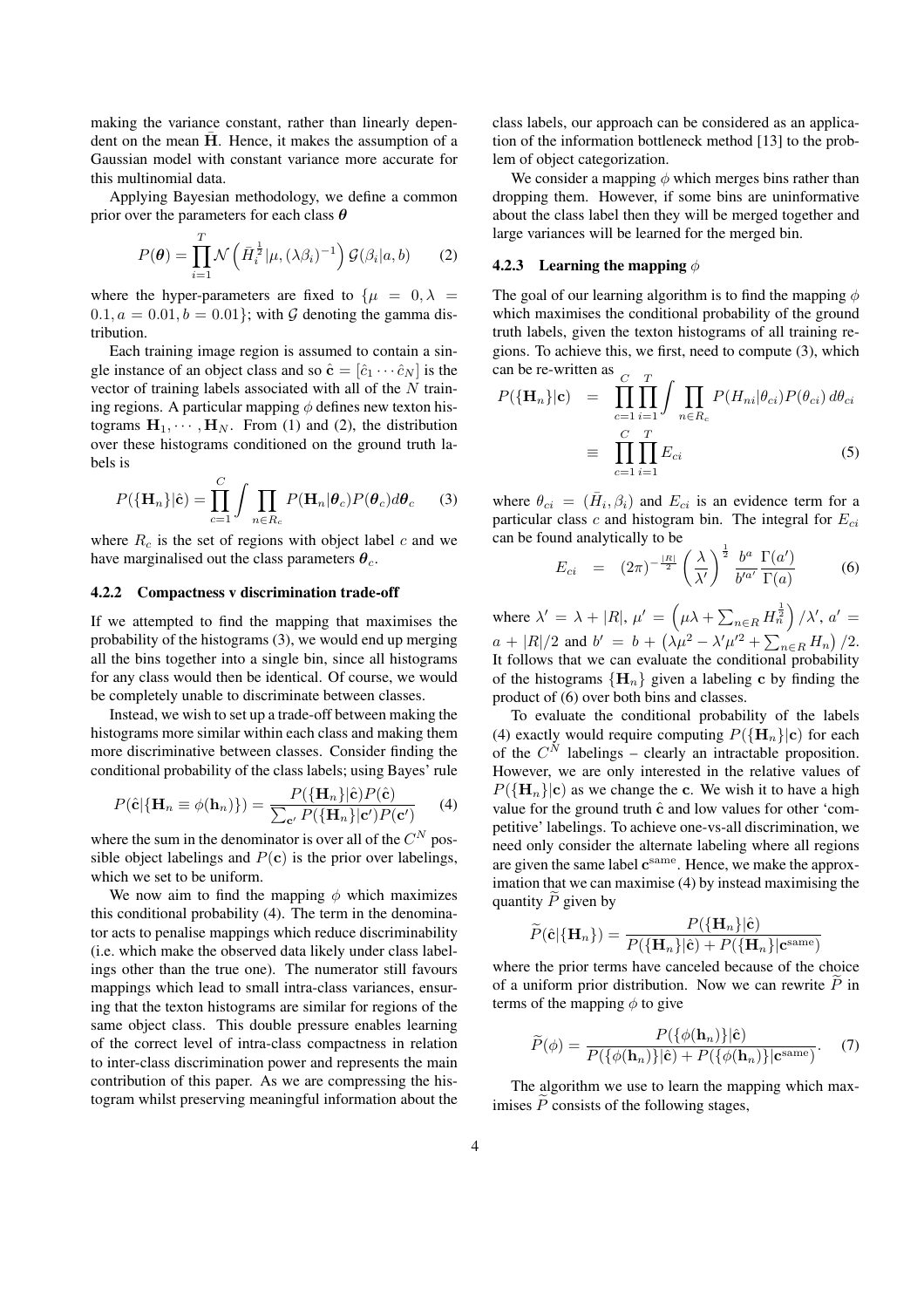

**Figure 3: Reducing the dictionary by merging visual words (texton bins).** Textons pairs which do not contribute to class discriminability are merged together by our learning algorithm (the pair **ab** in the figure).

- 1. Initialise  $\phi$  to the identity mapping (where no bins are merged).
- 2. Let  $\phi_{ij}$  be the mapping that merges the pair of bins i and j in  $\phi$ . Compute  $\widetilde{P}(\phi_{ij})$  for each pair i and j.
- 3. Find the mapping  $\phi' = \arg \max_{i,j} \widetilde{P}(\phi_{ij}).$
- 4. If  $\widetilde{P}(\phi') > \widetilde{P}(\phi)$ , set  $\phi = \phi'$  and go to step 2. Other-<br>wise return  $\phi$  as the learned manning wise return  $\phi$  as the learned mapping.

The mapping  $\phi$  given by this algorithm defines a grouping of the words in the original dictionary  $\mathcal F$ . This grouping defines a more compact visual dictionary  $T$  which remains discriminative between object classes, with the optimal dictionary size T determined automatically.

One step of the merging algorithm is illustrated in the toy example in fig. 3. We have only the two classes blue and red, and the original dictionary  $\mathcal F$  consists of the three words  $\mathbf a$ , **b** and **c**. Pixels in regions of the blue class tend to lie only in clusters **a** and **b**, whilst pixels of the red class lie predominantly in cluster **c**, leading to class texton-histograms of the form shown in fig. 3a. Our learning algorithm has three possible merges to consider **ab**, **ac** and **bc**. Merging either **ac** or **bc** will lower  $\widetilde{P}$  because it will reduce the discriminability between the two classes. However, merging **ab** (projection along the green arrows in fig. 3b) will increase  $\tilde{P}$  because it makes the points in the blue class closer together in histogram space without affecting discrimination between the two classes (fig. 3b). Iterating this basic step produces dictionary size reduction with no loss in class discriminability.

**Algorithm efficiency.** The computation of  $\widetilde{P}(\phi_{ij})$  for each pair of bins can be carried out efficiently since only the terms in  $(5)$  relating to bins i and i differ. The number of single bin evidence computations required for the entire learning process is  $O(CK^2)$ . The efficiency could be further improved by considering only a subset of the possible merges at early stages in the algorithm. We did not find this necessary since we were able to apply the full algorithm to initial dictionary sizes up to  $K = 5000$ .

### **4.3. Classification**

Once a compact UVD has been obtained we can choose to model object classes in a number of ways. For instance, we could think of describing a class as a set of histograms, each associated with the training regions labeled with the same class label and use nearest neighbour classification. This is clearly a highly multi-modal, non-parametric representation. Given an input test region the closest (e.g. in terms of Euclidean or Mahalanobis distance) training histogram is found and the corresponding object class label returned.

Alternatively, we could use the Gaussian class models with the posterior over the parameters  $\theta_c$  that we have learned from the training data. We classify each new (test) histogram  $H'$  by finding the setting of  $c$  which maximises  $\int P(\mathbf{H'} | c, \theta_c) P(\theta_c | \{\mathbf{H}_n\}, \hat{\mathbf{c}}) d\theta_c$ . The unimodality of Gaussian distributions may be seen as a disadvantage, however the results section will show how the multimodal nature of the data is captured by the supervised word merging process. Advantages of the Gaussian class models over nearest neighbours ones are: i) their compactness (storing all training examples can be avoided), and ii) the fact that Gaussian models provide proper *parametric* densities. In the following sections we evaluate and compare the behaviour of parametric and non-parametric class models for object class recognition.

# **5. Results**

In this section we assess the effectiveness of the proposed class-modeling technique by: i) measuring object class recognition accuracy with respect to different image databases, ii) comparing compactness of class models, iii) measuring the effect of our learning algorithm on the class discrimination ratio, iv) showing results from our interactive categorization demo application.

**Accuracy of classification in in-house dataset.** In order to measure classification accuracy we have split the 240 image in-house database (fig. 2) into 50% training set and 50% test set. The training images are used to estimate both the visual dictionary and the nine class models.

Accuracy of classification for different class models are shown in table 1. If the test image region boundaries were determined from our ground-truth segmentation (and ignoring ground-truth class labels) then a nearest neighbour classification approach (with or without dictionary compression) and Gaussian class models reached pretty much the same accuracy of about 93%. However, the combination of learned Gaussian models and learned UVD achieves the highest compactness of modeling and thus the highest classification efficiency. For this training set classification via multi-class SVM techniques or Gaussian mixture models produced inferior results.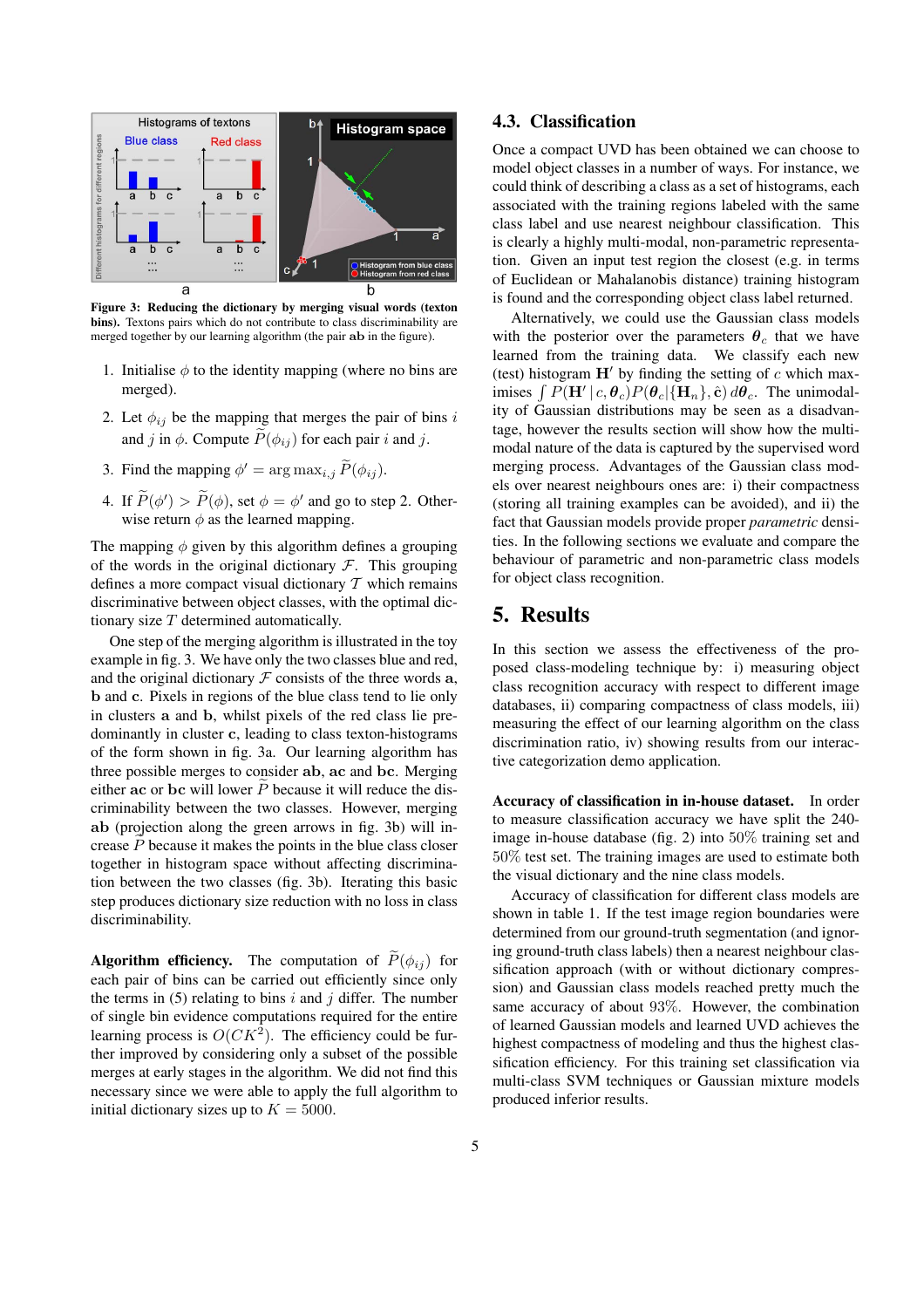|           | <b>Recognition accuracy</b> |          |                 |  |  |
|-----------|-----------------------------|----------|-----------------|--|--|
|           | Dict. size                  | Accuracy | Accuracy (bbox) |  |  |
| N. Neigh. | $K=2000$                    | $93.4\%$ | 76.3%           |  |  |
| N. Neigh. | $T = 216$                   | $92.7\%$ | 78.5%           |  |  |
| Gaussian  | $T = 216$                   | $93.4\%$ | $77.4\%$        |  |  |

**Table 1: Accuracy of classification for in-house dataset**. The Gaussian method is over 140 times faster than nearest neighbours with  $K = 2000$ .

| True            | <b>Inferred label</b> |    |    |    |    |                                                  |    |    |    |
|-----------------|-----------------------|----|----|----|----|--------------------------------------------------|----|----|----|
| label           |                       |    |    |    |    | Build. Grass Tree Cow Sky Aerop. Face Car Bicyc. |    |    |    |
| <b>Building</b> | 38                    |    |    | 2  | 1  |                                                  | 1  | 2  | 1  |
| Grass           |                       | 66 | 1  |    |    |                                                  |    |    |    |
| <b>Tree</b>     | 1                     | 1  | 30 |    |    |                                                  |    |    | 1  |
| Cow             |                       |    |    | 21 |    |                                                  | 2  |    |    |
| Sky             |                       |    |    |    | 46 |                                                  |    |    |    |
| Aeroplane       | 4                     |    |    |    |    | 11                                               |    |    |    |
| Face            |                       |    |    |    |    |                                                  | 15 |    |    |
| Car             |                       |    |    |    |    |                                                  |    | 15 |    |
| <b>Bicycle</b>  | 1                     |    |    |    |    |                                                  |    |    | 14 |

**Table 2: Confusion matrix for in-house data with learned Gaussian class models.** Final dictionary size  $T = 216$ .

As the last column of table 1 shows, using the regions' bounding boxes rather than the more accurate delineation reduced the classification performances. However, we expect more clutter-robust histogram distances [12] to improve the performance even in the case of bounding-box region selection. Furthermore, automatic region segmentation [11] may also bring large improvements in this case.

The confusion matrix for classification using the learned Gaussian class models is reported in table 2. It can be seen that most image regions have been classified correctly into one of the nine object classes (numbers on the main diagonal). However, a few mistakes were made, e.g. four aeroplanes were incorrectly classified as buildings.

**Accuracy of classification in the Pascal dataset.** Similar experiments were run on the Pascal Visual Object Classes challenge training dataset<sup>3</sup> (587 images<sup>4</sup>). In order to test our algorithm we have once again split the dataset into two equally large training and test sets. The measured classification accuracy is reported in table 3. Notice that in the Pascal dataset only bounding boxes of image regions are provided. By comparing the results in the two tables 3 and 1 we would expect classification accuracy to increase substantially if better region delineation was provided, e.g. through GrabCut automatic segmentation [11].

|                   | <b>Recognition accuracy</b> |                 |  |  |
|-------------------|-----------------------------|-----------------|--|--|
|                   | Dict. size                  | Accuracy (bbox) |  |  |
| Nearest Neighbour | $K = 1200$                  | 76.9%           |  |  |
| Nearest Neighbour | $T = 134$                   | 74%             |  |  |
| Gaussian          | $T = 134$                   | 73.3%           |  |  |

**Table 3: Accuracy of classification for Pascal dataset**. The Gaussian method is over 310 times faster than nearest neighbours with  $K = 1200$ .

| True      | <b>Inferred label</b> |    |                          |                             |  |
|-----------|-----------------------|----|--------------------------|-----------------------------|--|
| label     |                       |    | Car Bicyc. Motor. Person |                             |  |
| Car       | 65                    |    |                          | $\mathcal{D}_{\mathcal{L}}$ |  |
| Bicycle   | Q                     | 36 | 4                        | 10                          |  |
| Motorbike | 11                    | 12 | 81                       | 4                           |  |
| Person    |                       | 10 | 4                        | 24                          |  |

**Table 4: Confusion matrix for Pascal data with learned Gaussian class models**. Final dictionary size  $T = 134$  textons, with bounding-box only region selection.

The corresponding confusion matrix for Gaussian class models is shown in table 4. Unsurprisingly motorbikes and bicycles are confused with one another. Furthermore, high level of confusion is detected for the class "person" due to the high variability of people's clothing. However, the large majority of object instances have been classified correctly.

**Comparing performance of Gaussian class models before and after learning.** Figure 4 shows the improvement in classification accuracy when using Gaussian class models before and after learning, for different sizes of the initial visual dictionary. It can be observed that our supervised learning algorithm improves the classification accuracy dramatically, especially for larger numbers of visual words; where the highest accuracy is reached. Notice that, without our learned dictionary, it would be impossible to achieve above 90% accuracy with the Gaussian model (red curve). With the learned dictionary, performance comparable to nearest neighbour classification is achieved.

Figure 5 compares the accuracy of Gaussian class models and nearest neighbour classification for different initial dictionary sizes K. For small initial dictionaries, nearest neighbours is slightly superior to Gaussian models, though the difference has similar magnitude to the differences from different runs of K-means. Then for  $K > 2000$ , their performance becomes the same (if not inverted), which suggests that the merged textons are absorbing the multi-modal nature of the visual object classes.

**Model selection.** Observing fig. 5 we can notice that for large values of  $K$  the performance of nearest neighbour classification starts to degrade. However, ignoring K-means noise the blue performance curve is monotonically nondecreasing. This effect is advantageous since now we need not to worry about choosing the 'optimal' dictionary size

<sup>3</sup>http://www.pascal-network.org/challenges/VOC/voc/index.html

<sup>4</sup>We have ignored the grey-level car-only UIUC images since the simple classification rule "grey image  $\rightarrow$  car" would have artificially boosted our classification results.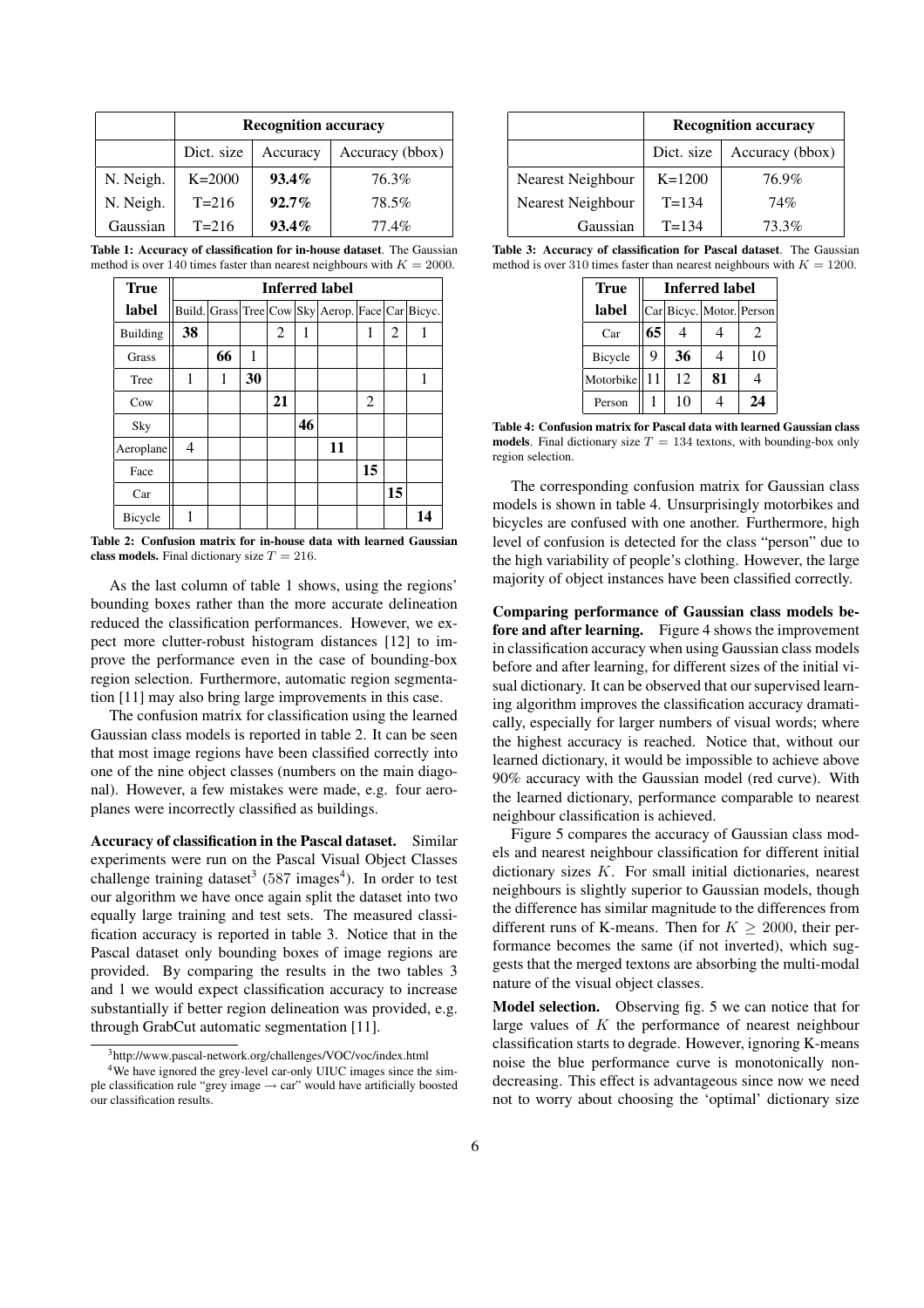

**Figure 4: Classification performance for Gaussian class models.** Before (red) and after learning (blue), for different sizes of the initial UVD.



**Figure 5: Comparing classification performance for Gaussian class models vs nearest neighbours classification.**

since selecting a sufficiently large value (e.g.  $K > 3000$ ) suffices.

**Learning features.** As an alternative to the hand crafted 17-dimensional filter responses we have also tested our algorithm using 75-dimensional, 5x5 colour patches in the hope of learning automatically discriminative features from raw input pixel data. Interestingly, we found that comparable classification accuracy was achieved if the initial dictionary size was large enough  $(K > 1000)$  (*cf.* [15]). However, the larger dimensionality of the feature vectors affected both training and testing efficiency.

**Information summarization.** Reducing the dictionary size to increase classification efficiency without compromising accuracy is fundamental when dealing with large numbers of object classes (e.g. in the order of hundreds or thousands). Moreover, even for a limited number of classes speed may be important i) when scanning entire photographs to detect and classify all the objects contained within, ii) for content-based clustering of web images, or iii) for the analysis of videos. Figure 6 illustrates the compression effect by plotting the automatically computed final



**Figure 6: Dictionary size compression.** The relationship between initial  $(K)$  and



**Figure 7: Ratio between inter- and intra- class distances on test set with initial and learned dictionaries.** In this experiment the initial dictionary size was fixed at  $K = 2000$ .

UVD size  $T$  in relation to the original size  $K$ . The relationship is highly non linear, with the ratio  $T/K$  shrinking as  $K$ grows (the line  $T = K$  is drawn for comparison). As K becomes very large, T asymptotically approaches a maximum UVD size  $T^* \approx 230$ .

**Discrimination ratio.** It is informative to look at how our algorithm affects the ratio between average inter-class and intra-class distances. In general, greater classification accuracy is achieved for a greater distance ratio. Figure 7 compares the distance ratio before and after learning. The intraclass distance is the log-probability of a region known to be in the class. The inter-class distance is the log-probability of a region known not to be in the class. We take the average of both and then the ratio. As it can be seen, learning increases the discriminability of *all* nine classes, in many cases quite considerably. The least effect is on the grass and sky classes probably due to the fact that these homogeneous 'objects' are already modeled well by only a small number of textons in the initial dictionary. The most positive effect is on structured objects such as bicycles, faces and cars.

**Interactive classification application.** In order to further test the findings of this paper we have built an interactive